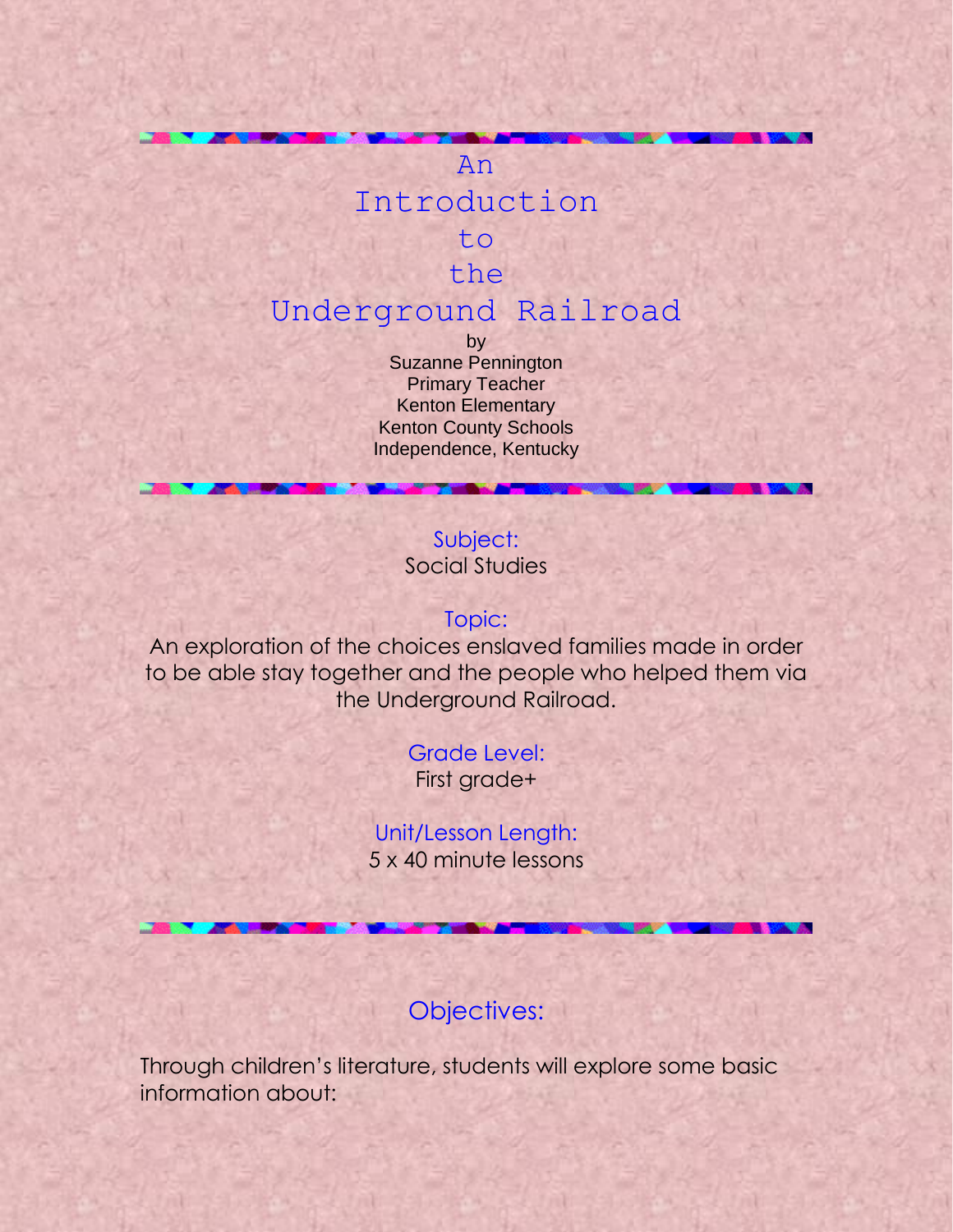- ♦ Slavery in America
- How slavery affected enslaved families.
- The choices enslaved families made in order to be able to stay together.
- $\Diamond$  How enslaved families or family members escaped slavery in order to be free.
- ♦ How the Underground Railroad Movement enabled families to be together and to be free.

## Kentucky Core Content:

Culture and Society:

SS-E-2.3.1 Social institutions (i.e. family) respond to human needs, structure society, and influence behavior. History:

SS-E-5.1.1 History can be understood by using a variety of primary and secondary sources.

### Context/ "The Big Idea"

Many years ago, a lot of Africans were forced to come to America. They were made to work very hard for no money. These enslaved families had to make difficult choices in order to stay together. There were risks if they stayed with their slave owners and risks if they tried to escape for freedom. Many people, both black and white, helped enslaved people escape to freedom via the Underground Railroad.

Materials:

1.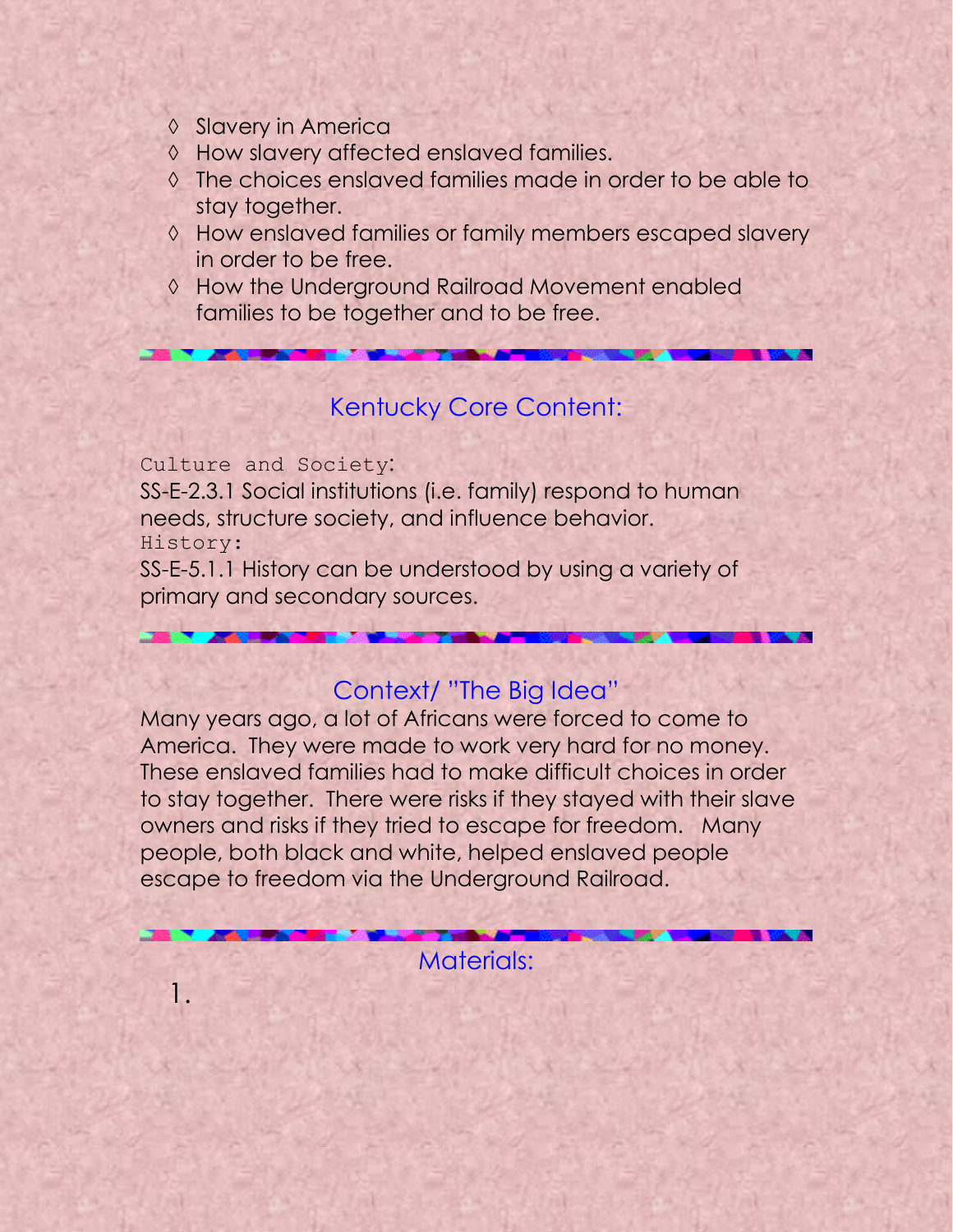QuickTime<sup>™</sup> and a TIFF (Uncompressed) decompressor are needed to see this picture.

. . . *If You Lived When There Was Slavery in America* (Paperback) by Anne Kamma, Pamela Johnson

QuickTime™ and a<br>TIFF (Uncompressed) decompressor<br>are needed to see this picture.

*Almost to Freedom* (Coretta Scott King Illustrator Honor Book) (Hardcover) by Vaunda Micheaux Nelson, Colin Bootman(Illustrator)

2.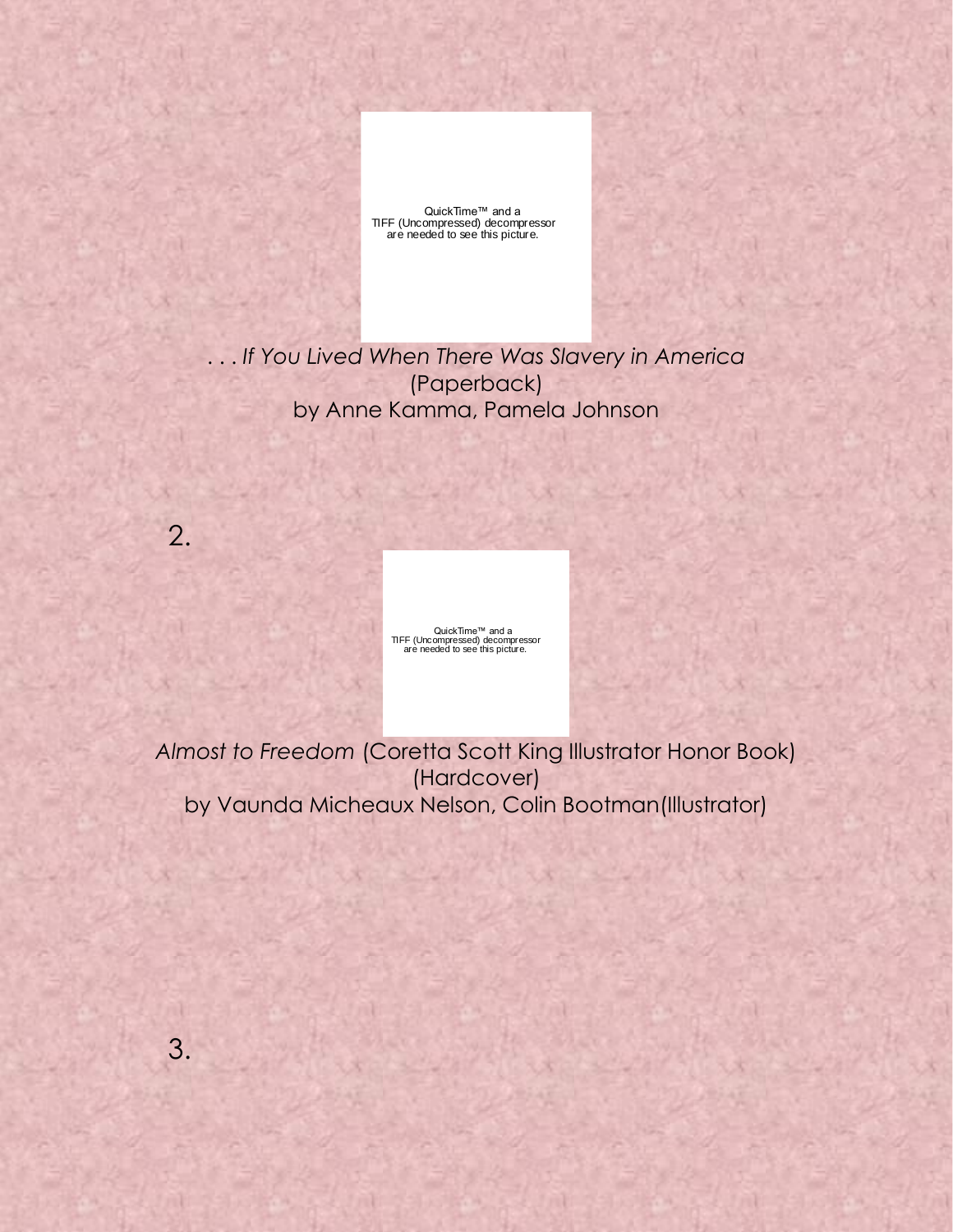

*Freedom River* (Coretta Scott King Illustrator Honor Books) (Hardcover) by Doreen Rappaport "BEFORE THE CIVIL WAR, Kentucky was a slave state and Ohio a free state..."

QuickTime™ and a<br>TIFF (Uncompressed) decompressor<br>are needed to see this picture.

*If You Traveled On The Underground Railroad* (Paperback) by Ellen Levine, Larry Johnson

5.

4.

QuickTime™ and a<br>TIFF (Uncompressed) decompressor<br>are needed to see this picture.

*His Promised Land: The Autobiography of John P. Parker, Former Slave and Conductor on the Underground Railroad* by John P. Parker, Stuart Sprague, Stuart Seely Sprague (Editor) "THIS IS THE story of John Parker of Ripley, Ohio..."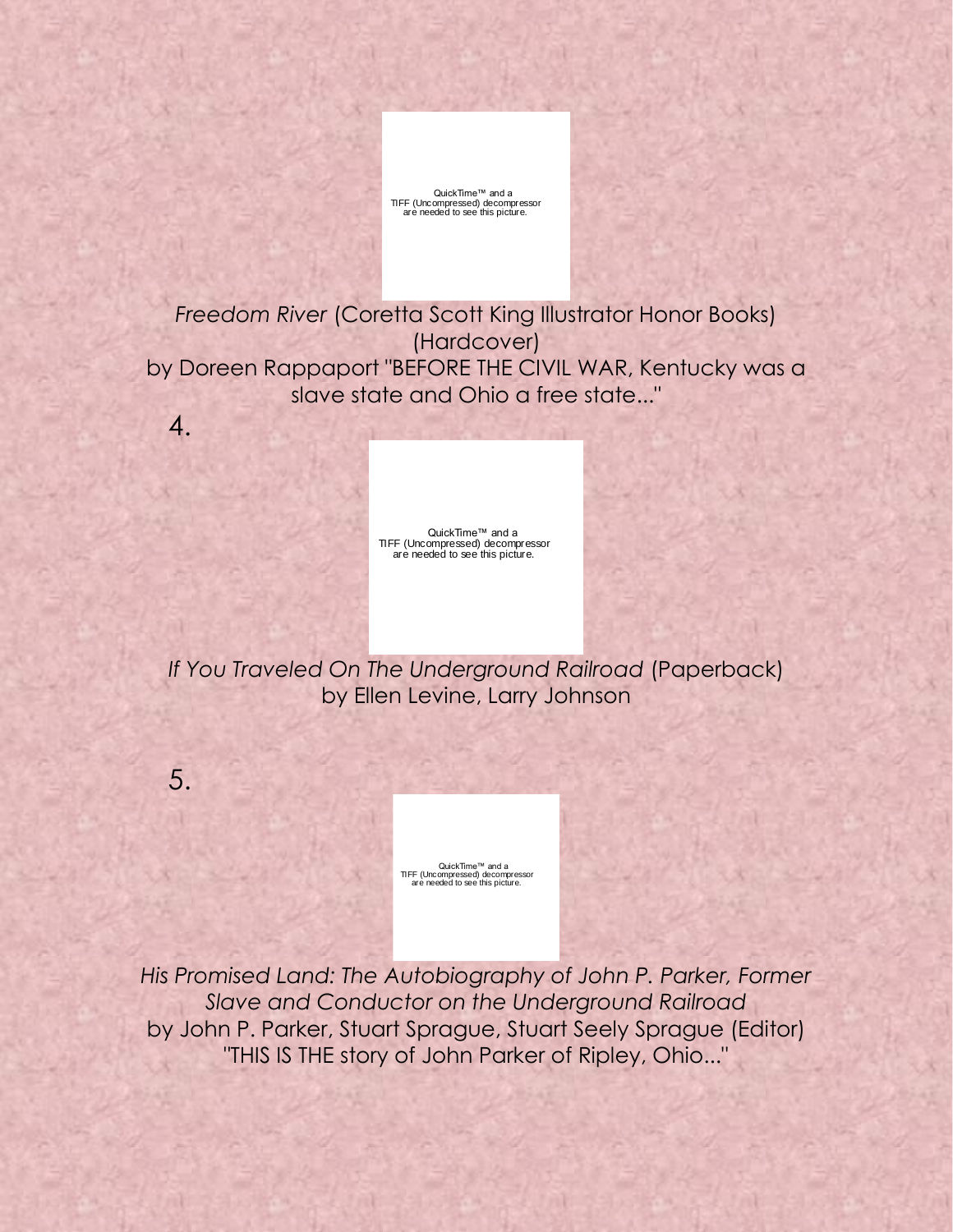*Rabbit Ears: Follow the Drinking Gourd* (1992) VHS ~ Morgan Freeman

7. Chart Paper and markers

6.

8. Pencils & paper for students

- 9. Teacher-prepared learning logs with writing prompts
- 10. Large classroom map of the World
- 11. Sentence strips for vocabulary words

Background Information & Teacher Resources

1. **Kentucky's Underground Railroad** <http://www.ket.org/underground/>

**2. The National Underground Railroad Freedom Center** 

[www.freedomcenter.org](http://www.freedomcenter.org/)

# **3. National Geographic – Journey with Harriet Tubman**

[http://www.nationalgeographic.com/features/99/railroad/j2](http://www.nationalgeographic.com/features/99/railroad/j2.html) [.html](http://www.nationalgeographic.com/features/99/railroad/j2.html)

Procedures:

Day One: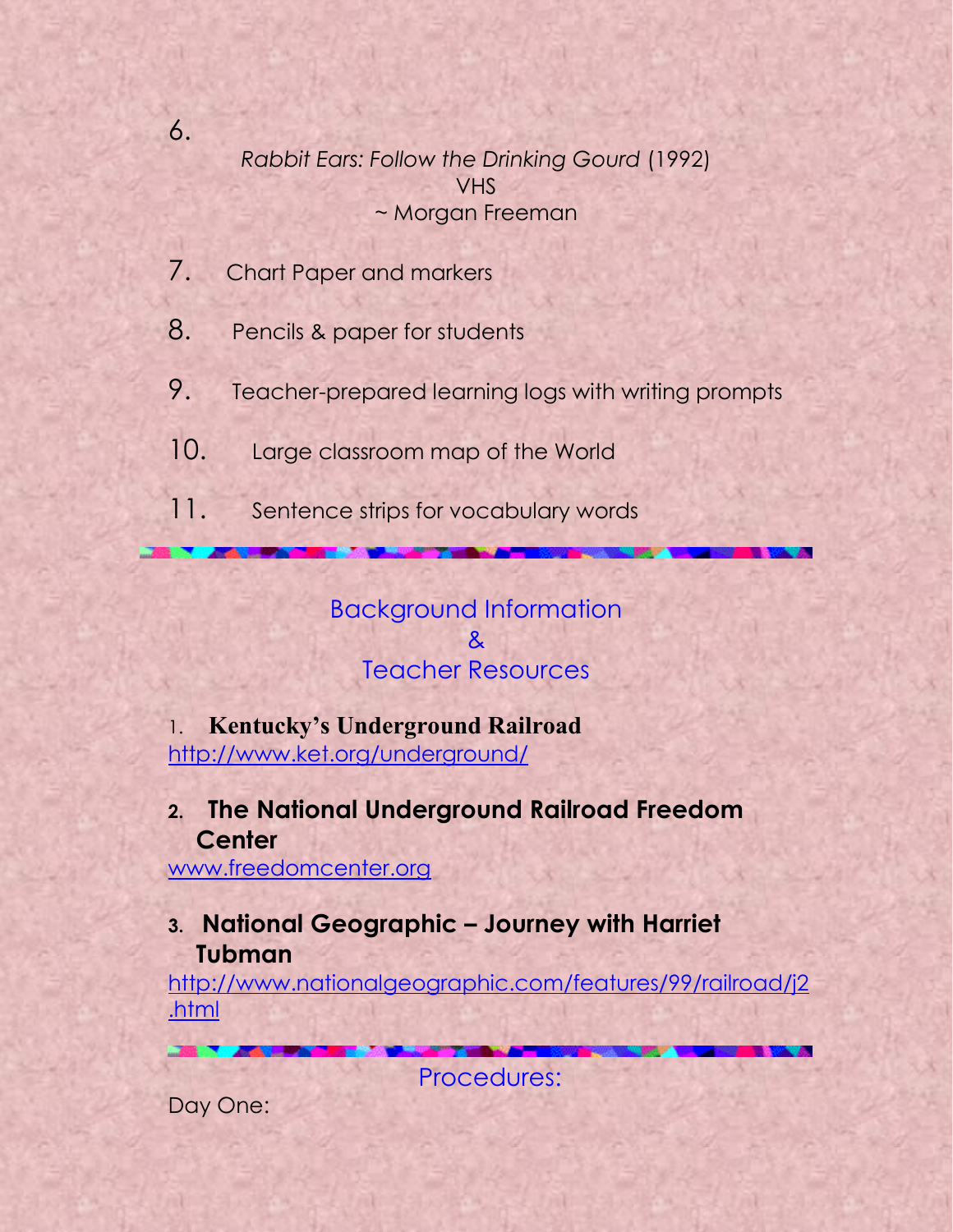- 1. Begin *KWL* chart entitled "Slavery." When completing the "know" section, address any misperceptions as necessary. Prompt responses with following questions:
	- What is a slave?
	- Who were slaves in America?
	- What did slaves do?
- 2. Read aloud carefully pre-chosen selections from pages 12 & 13 of . . . *If You Lived When There Was Slavery in America.* Use large world map to show Africa and America.
- 3. To define the term "slave", read aloud the second and last paragraphs of the introduction on pages 6 & 7.
- 4. Read aloud selected sections from the following headings, pausing for discussion as necessary:

Where did American slaves live? (page 14) What was a cabin in the Quarters like? (page 16) Where would you sleep? (page 17) What would you wear? (pages 20-21) What would you eat? (page 22) Would you live with your father and mother? (page 24) What if you father belonged to another slave owner? (page 25)

5. Add to the "learned" portion of KWL.

#### Day Two:

- 1. Review information on KWL chart.
- 2. Begin with a discussion prompted by the question: What do you think it would be like to be a slave?
- 3. Pass out copied sections of . . . *If You Lived When There Was Slavery in America* pages 35-40. Draw students' attention to the text headings and read together the sections entitled:

What kind of work did slaves do? Did slaves have to work very hard? Did the children have to work?

4. Add to the "learned" portion of *KWL* chart.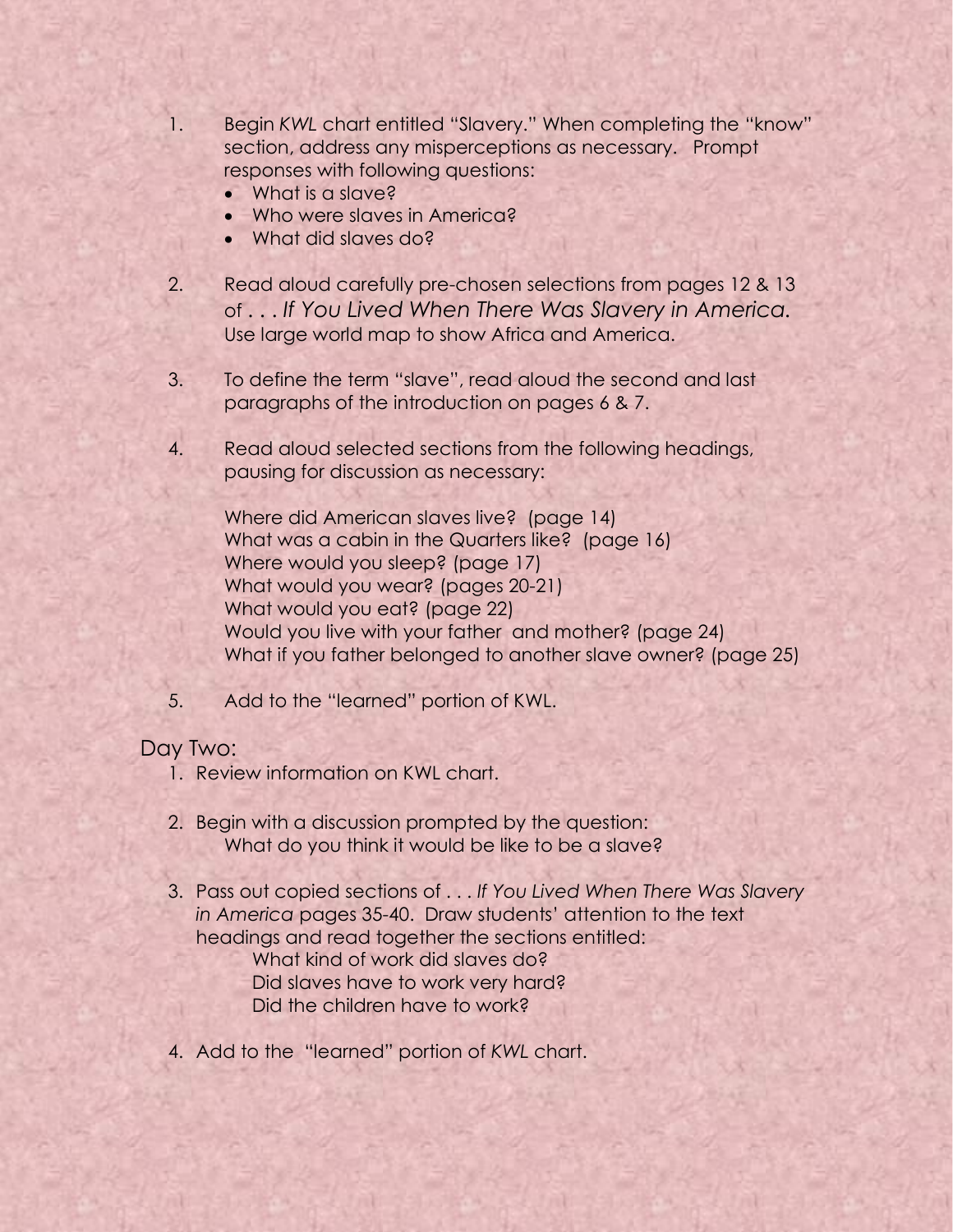5. Students complete a learning log with the prompt: *What I have learned about slavery in America* using labeled pictures and/or sentences to reflect upon what they know and have learned so far.

Day Three:

1. Remind students that slave owners would often split up families. Ask them to imagine the following scenario:

You are an enslaved child scrubbing the floors in the Big House. You overhear your "master" and his wife talking about how they plan on selling your mom. What would you do?

- 2. Explain that the book you are going to read to them is about what one enslaved family did when they became worried that they would be split apart. Read aloud *Almost to Freedom* by Vaunda Micheaux Nelson.
- 3. Lead a whole class discussion on the book.
- 4. Explain to students that many enslaved people and families chose to try to escape to freedom. Introduce vocabulary on sentence strips:
	- Underground Railroad
	- Conductor
	- **•** Passenger
	- Stations
	- Route

#### Day Four:

- 1. Review vocabulary from previous lesson.
- 2. Create a web with "Underground Railroad" in the center with the rest of the terms connected.
- 3. Read aloud sections from … *If You Traveled On The Underground Railroad* by Ellen Levine, Larry Johnson.
- 4. Students help define each term. Record their definitions on the web.
- 5. Explain that you are going to read a nonfiction book about a real-life conductor named John Parker and the one of the times he bravely rescued an enslaved family from Kentucky. Show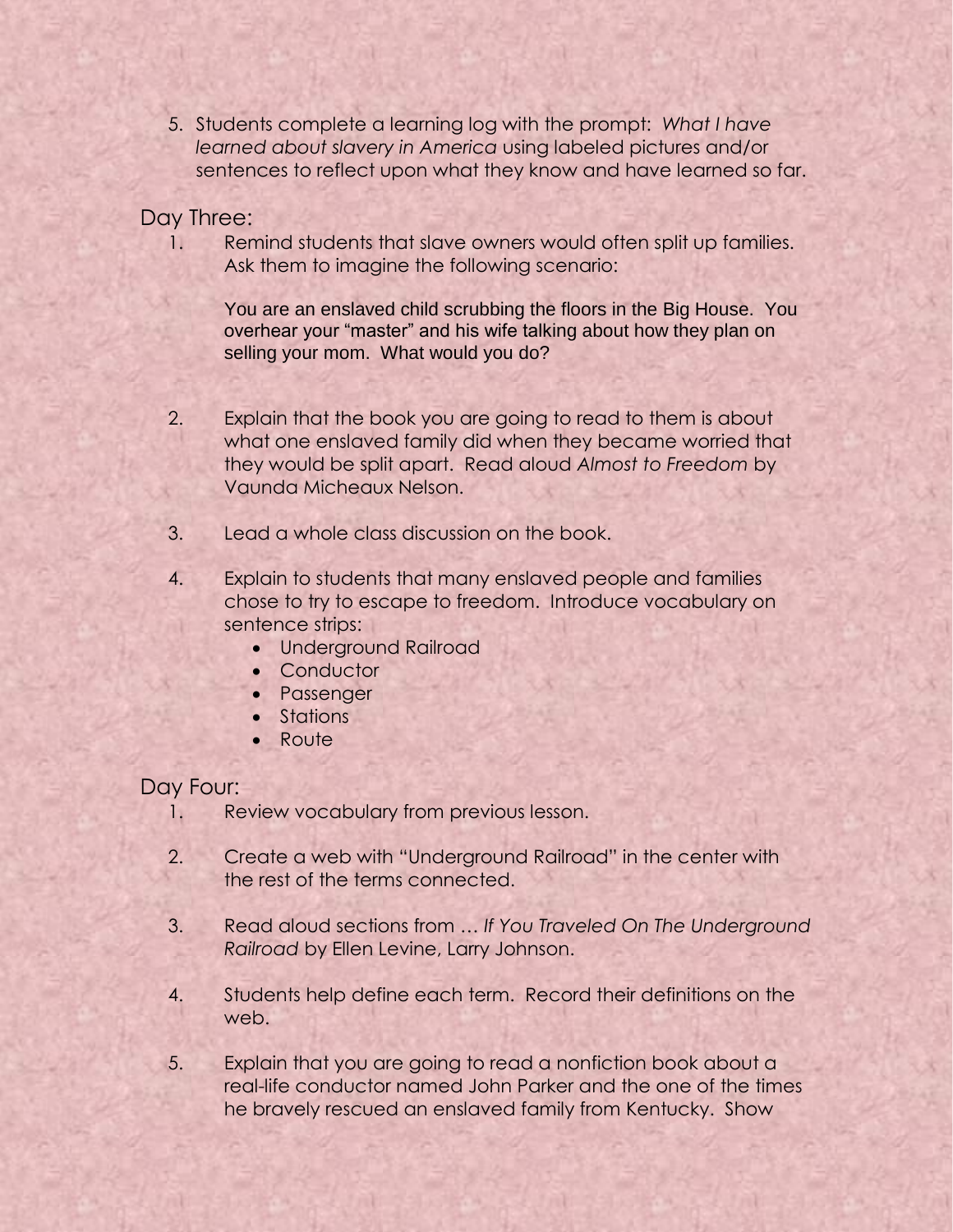students on a map where Ripley, Ohio (near Cincinnati) and Maysville, Kentucky are located. Read aloud *Freedom River* by Doreen Rappaport.

- 6. Discussion questions:
	- What do you think it felt like to help the family escape?
	- What do you think it was like to be the family that was escaping?
	- Why would John Parker want to help people escape to freedom?

### Day Five:

- 1. Explain to students that they will be watching the video version of the book *Follow the Drinking Gourd*. Ask them to keep the following questions in their minds as they watch:
	- Would you try to escape if you were a slave?
	- Would help someone escape?
- 2. Ask students to complete the following learning log as a reflection and response to the books they have heard read aloud and the video they have watched.
- 3. Provide students with the criteria/checklist to self-assess their final learning log.

### Student Assessment

Final Reflection/Learning Log: use the criteria/checklist provided to the students.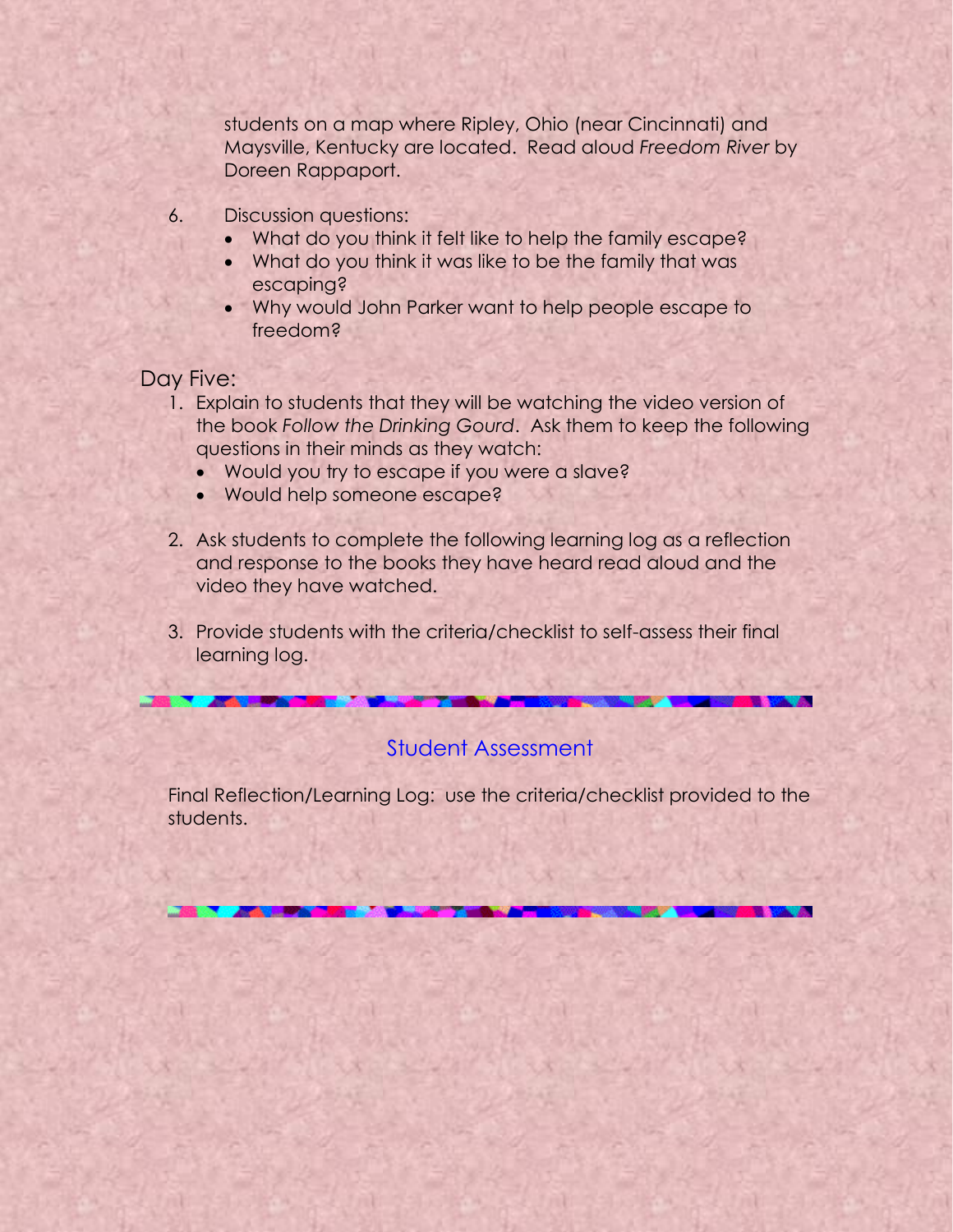Name: et al. 2010 and 2010 and 2010 and 2010 and 2010 and 2010 and 2010 and 2010 and 2010 and 2010 and 2010 and 2010 and 2010 and 2010 and 2010 and 2010 and 2010 and 2010 and 2010 and 2010 and 2010 and 2010 and 2010 and 20

# Underground Railroad Learning Log

People and families had to make some difficult choices when there was slavery in America. What would you do?

- A. Circle to show what you would do.
- B. Explain your answer with words and/or labeled pictures

i xxabe

- 1. If my family and I were enslaved, I would:
	- a. try to escape to freedom
	- b. stay with my slave owner

Because \_\_\_\_\_\_\_\_\_\_\_\_\_\_\_\_\_\_\_\_\_\_\_\_\_\_\_\_\_\_\_\_\_\_\_\_\_\_\_\_\_\_\_\_\_\_\_\_\_\_\_\_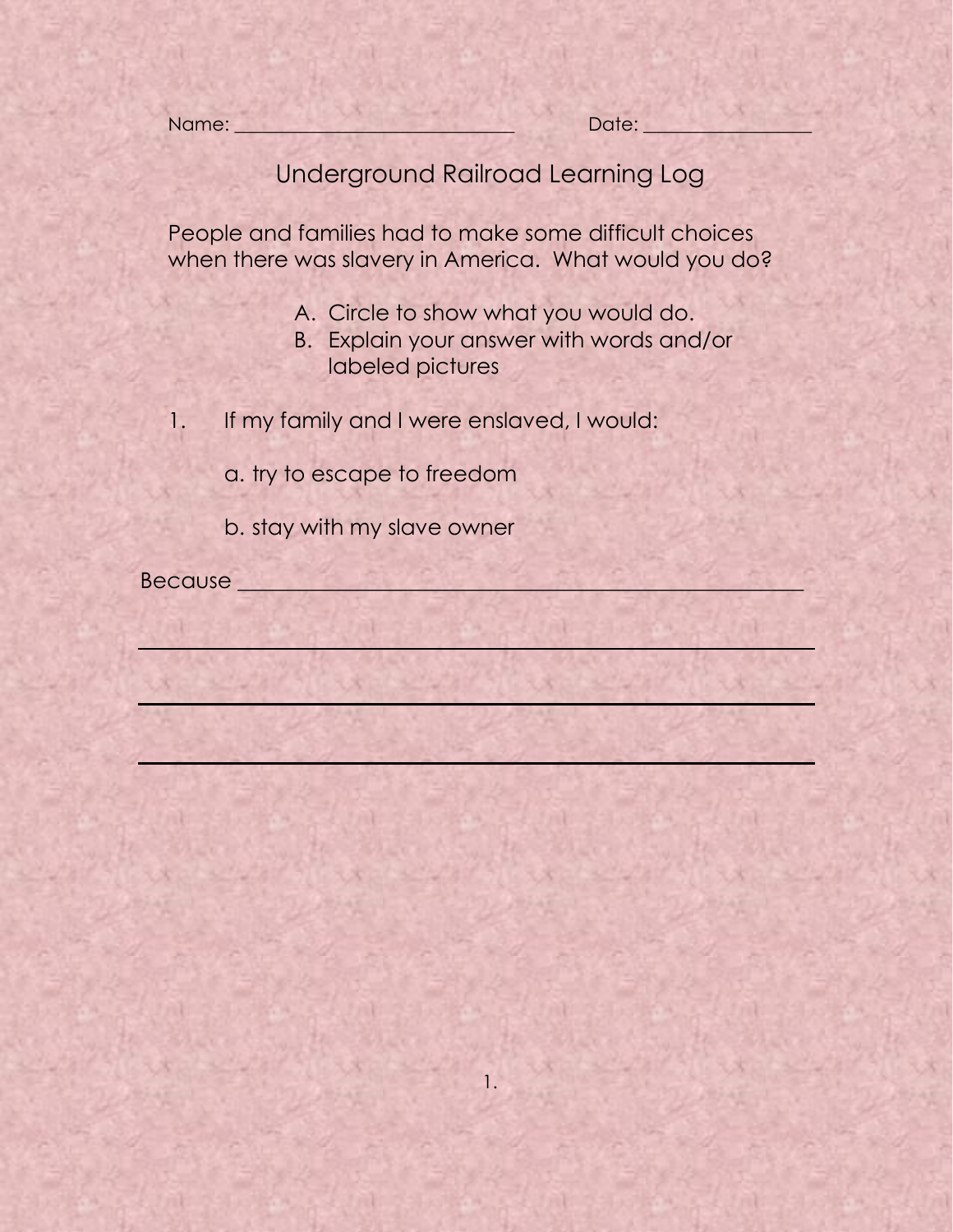2. I would:

a. help enslaved people escape to freedom.

b. not help enslaved people escape to freedom.

Because \_\_\_\_\_\_\_\_\_\_\_\_\_\_\_\_\_\_\_\_\_\_\_\_\_\_\_\_\_\_\_\_\_\_\_\_\_\_\_\_\_\_\_\_\_\_\_\_\_\_\_\_